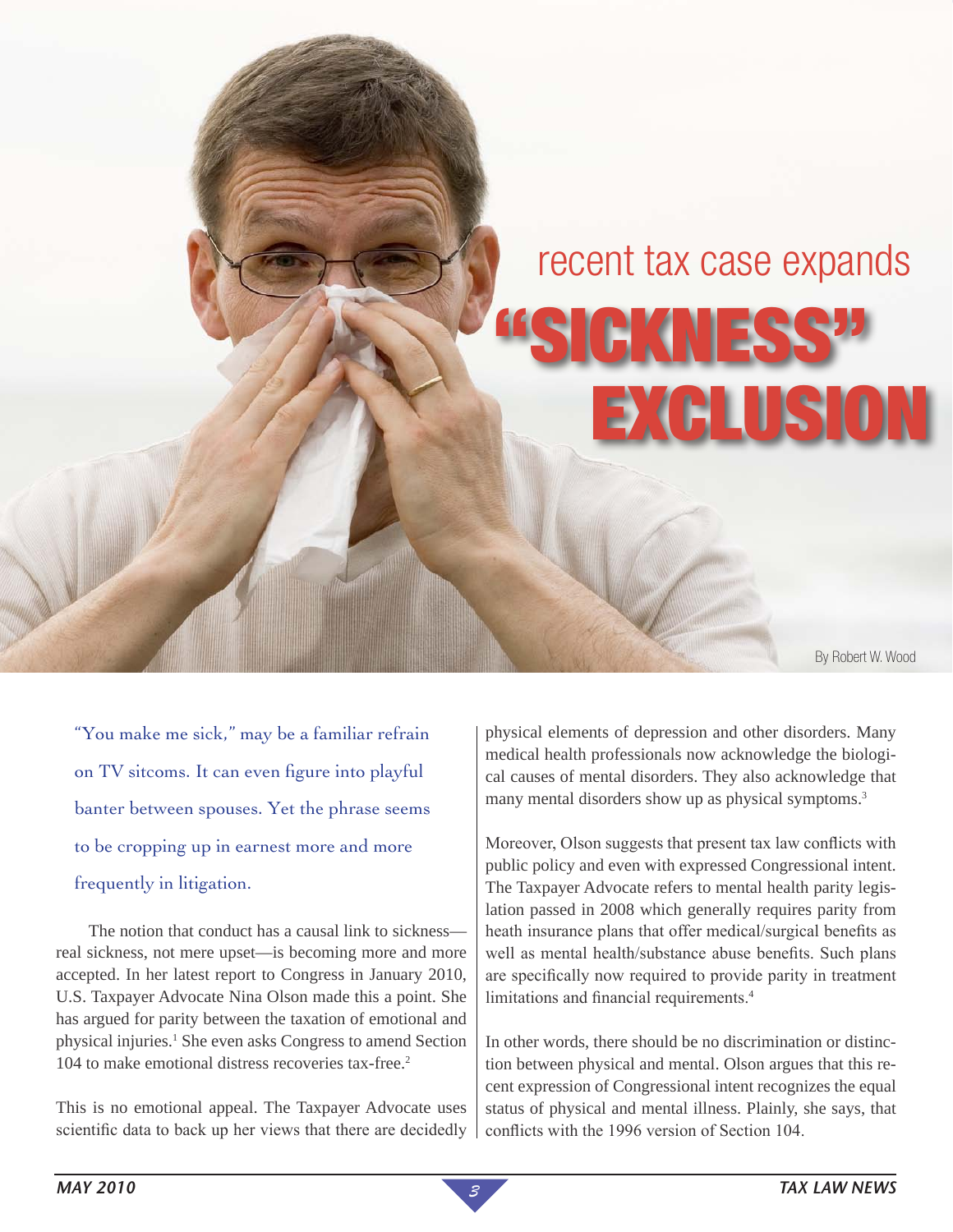## **Proving Sickness**

Axiomatically, sometimes things are exactly what you call them. This is often proven true concerning the tax treatment of settlement payments. Optimally, you want a clear statement in the settlement agreement as to *why* the payment is being made.<sup>5</sup> The IRS and the courts are not bound by such language, or by any tax characterization included, but they do consider it. $6$ 

Thus, you may want not only to say *why* the payment is being made, but to go on to say something about the tax treatment of the item. That is particularly true if you will assert it is tax-free under Section 104. On the latter point, you may

want to specifically negate the issue of a Form 1099. After all, if a payment is truly excludable under Section 104, it should not be subject to a Form 1099 reporting.7 At a minimum, however, you certainly want to identify the nature of the payment.

Of course, merely reciting the nature of a payment does not make the recitation accurate. Such a recitation also does not

foreclose the IRS (or another agency) from going behind the language of the settlement agreement to investigate further. Yet it is nearly always a starting point.<sup>8</sup> Sometimes it is the ending point too.<sup>9</sup> In the vast majority of cases, in all types of litigation, therefore, you should try to agree on such language.

Much litigation involves not one claim, but many. There may be multiple payments made to resolve multiple claims. That is why it is often appropriate (and sometimes downright necessary) to allocate a gross settlement payment among multiple claims, sprinkling dollar amounts among several categories. Armed with the facts, the discovery responses and pleadings, it is normally possible to develop a range of alternatives for such an allocation.

Optimally, this is done prior to (or as a part of) settlement negotiations. Sometimes I've had to do it after a settlement, and sometimes at tax time the year after the settlement. There can still be principled ways to allocate a recovery after the fact, but it is always better to do so before the settlement is  $\vert$ finalized.

## **Recognizing Sickness**

The recent Tax Court decision in *Julie Leigh Domeny v. Commissioner10* is an important new case helping to expand and clarify the scope of the Section 104 exclusion. Like most Section 104 cases these days, *Domeny* arose out of an employment dispute. Domeny commenced working for Pacific Autism Center for Education (PACE) in 2000. Four years before that, she was diagnosed with multiple sclerosis (MS).

At the onset of her MS, she had a variety of physical problems, including numbness, fatigue, light-headedness, vertigo, and sometimes a burning sensation behind her eyes.



Due to side effects from the prescribed treatment, she chose to manage her symptoms without medications. In fact, one reason she took the job with PACE post-diagnosis was that her position there offered her the chance to work in an environment where she would not spend much time on her feet.

Her work involved community development, fund-

raising, and writing grants, and she felt a certain symbiosis between autism and her own MS. But in 2004, and under PACE's new executive director, Domeny experienced a variety of workplace problems. They caused her MS symptoms to flare up. Then in November of 2004, she learned that the director of PACE was embezzling funds from the personal accounts of PACE students.

Domeny complained to PACE's board and was assured they would handle it. Understandably, through, she felt tension and worry as the weeks wore on. It was upsetting to be raising funds for PACE knowing that those funds were being embezzled.

Over the next few months, Domeny advised her superiors of the unhealthy work environment on several occasions. She noted her continuing stress over the embezzlement and over the organization's failure to act. She continued to have elevated stress and experienced an intensification of her MS symptoms.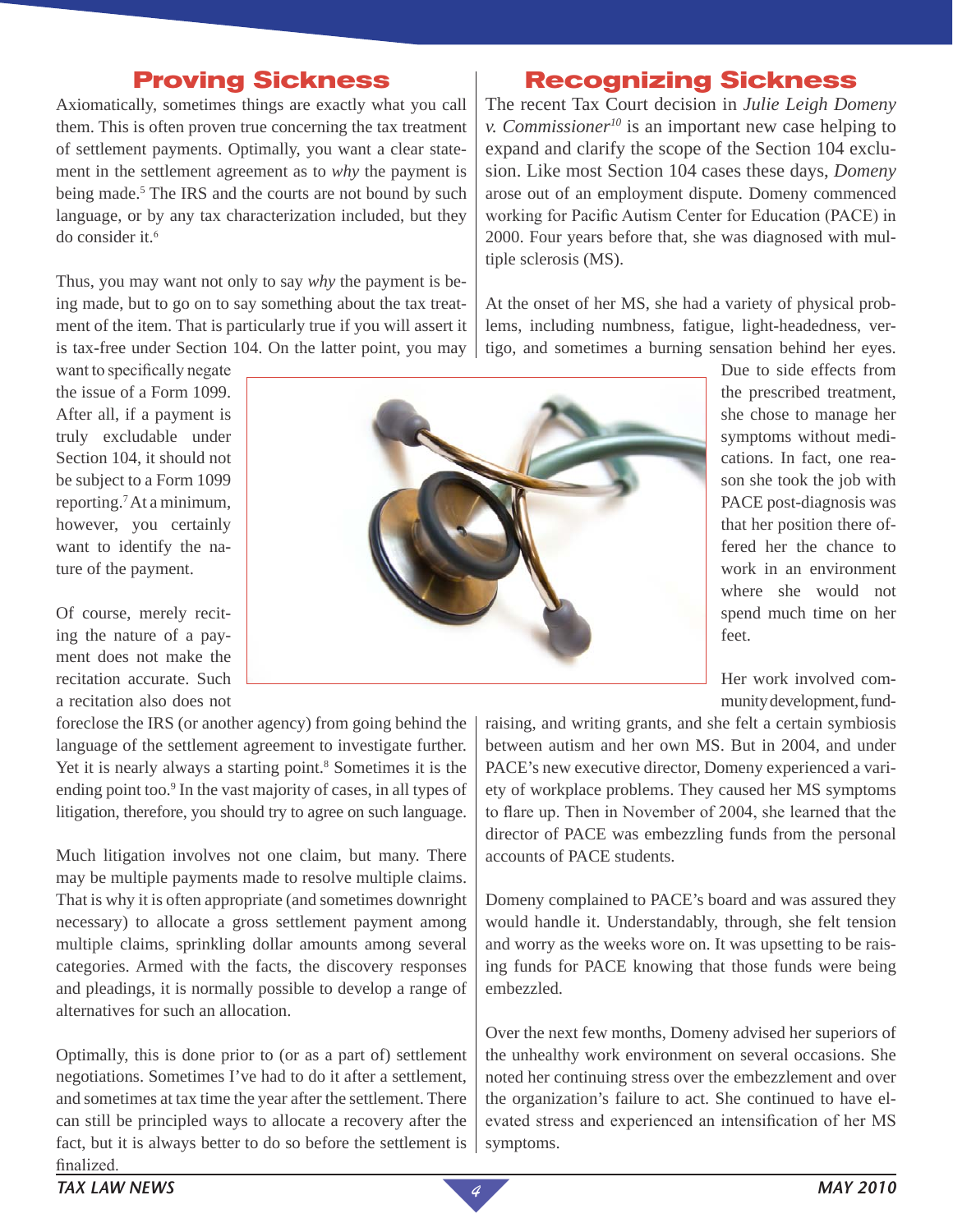Finally, on March 8, 2005, she visited her primary care physician. He determined she was too ill to work because of her MS symptoms, and that she should not return until after March 21, 2005. Her symptoms at that point included vertigo, shooting pain in both legs, difficulty walking due to numbness in both feet, a burning sensation behind her eyes, and extreme fatigue.

Domeny's physician notified PACE of his diagnosis by facsimile on March 8, 2005, giving instructions that she should stay home until at least March 21, 2005. PACE's executive director called Domeny immediately thereafter, and he terminated her as of March 15, 2005. After that call, Domeny's physical MS symptoms started "spiking," including shooting pain up her legs, fatigue, burning eyes, spinning head, vertigo, and lightheadedness.

Domeny contacted a lawyer about her discharge, and her lawyer was able to negotiate a settlement without filing suit. The settlement agreement was entitled "Severance Agreement and Release of Claims," and noted that she had various potential causes of action or legal rights. The catalog of these legal rights included claims for termination of employment; rights under the California Fair Employment and Housing Act; rights under the Civil Rights Act of 1964, the Americans with Disabilities Act, the Age Discrimination in Employment Act, the Family and Medical Leave Act or the California Family Rights Act, the Fair Labor Standards Act, the California Labor Code or California Wage Orders, and any claims for breach of contract, breach of the covenant of good faith and fair dealing, invasion of privacy, infliction of emotional distress, defamation, and misrepresentation.

The settlement agreement awarded a total of \$33,308, and specified the following categories:

- S8,187.50 as compensation to Domeny, that would be reported as compensation (but paid to her lawyer);
- A second \$8,187.50, also paid to her attorney; and
- $\blacktriangleright$  \$16,933 (paid directly to Domeny).

Domeny did not attend the negotiations between PACE's lawyer and her own lawyer. When she received her \$16,933 settlement, she understood it was to compensate her for physical injuries that occurred in a hostile work environment which PACE allowed to exist over an extended period. Domeny's intense MS symptoms continued to prevent her from working until sometime in 2006.

# **Connecting the Dots**

Domeny reported the first \$8,187.50 as compensation income, and reported and deducted the legal fees. She excluded the \$16,933 from income. The sole question in the case was whether the \$16,933 settlement was excludable under Section 104.

The Tax Court found it clear that Domeny's exposure to a hostile and stressful work environment had exacerbated her MS symptoms. In fact, it reached a point where she was unable to work. Her doctor confirmed it. Domeny had notified her employer of her condition, and a short time later, she was fired.

She then met with a lawyer, and the lawyer and PACE's lawyer worked out a settlement. The settlement agreement contained a blanket release of all claims, and the payments were divided up. However, there was no specific or express statement of the payor's intent in making the payments. Did PACE intend to pay Domeny for physical sickness?

Despite an express statement on this point, Judge Gerber of the Tax Court said an inference could be drawn from the terms of the settlement agreement. Indeed, the manner in which PACE agreed to pay out the settlement revealed a recognition of Domeny's claim and condition. The \$33,308 settlement was segregated into three distinct payments.

One payment of \$8,187.50 was reflected as employee compensation due to Domeny, which PACE agreed to pay directly to her attorney. Domeny reported that exact amount as wage compensation on her 2005 federal income tax return.

A second \$8,187.50 was also sent directly to her attorney, and PACE issued no Form 1099 or Form W-2 was issued to Domeny for that amount. The remaining \$16,933 was paid to Domeny directly, with no withholding. However, PACE did issue a Form 1099-MISC reflecting this payment as "nonemployee compensation."

# **Tax Reporting Inferences**

Judge Gerber found that the differing tax and reporting treatments of these three payments demonstrated that PACE was aware that at least part of her recovery may not have been subject to tax due to physical illness. Coupled with that inference, the Tax Court was influenced by the fact that Domeny had advised PACE of her illness *before* her employment was terminated. Judge Gerber also found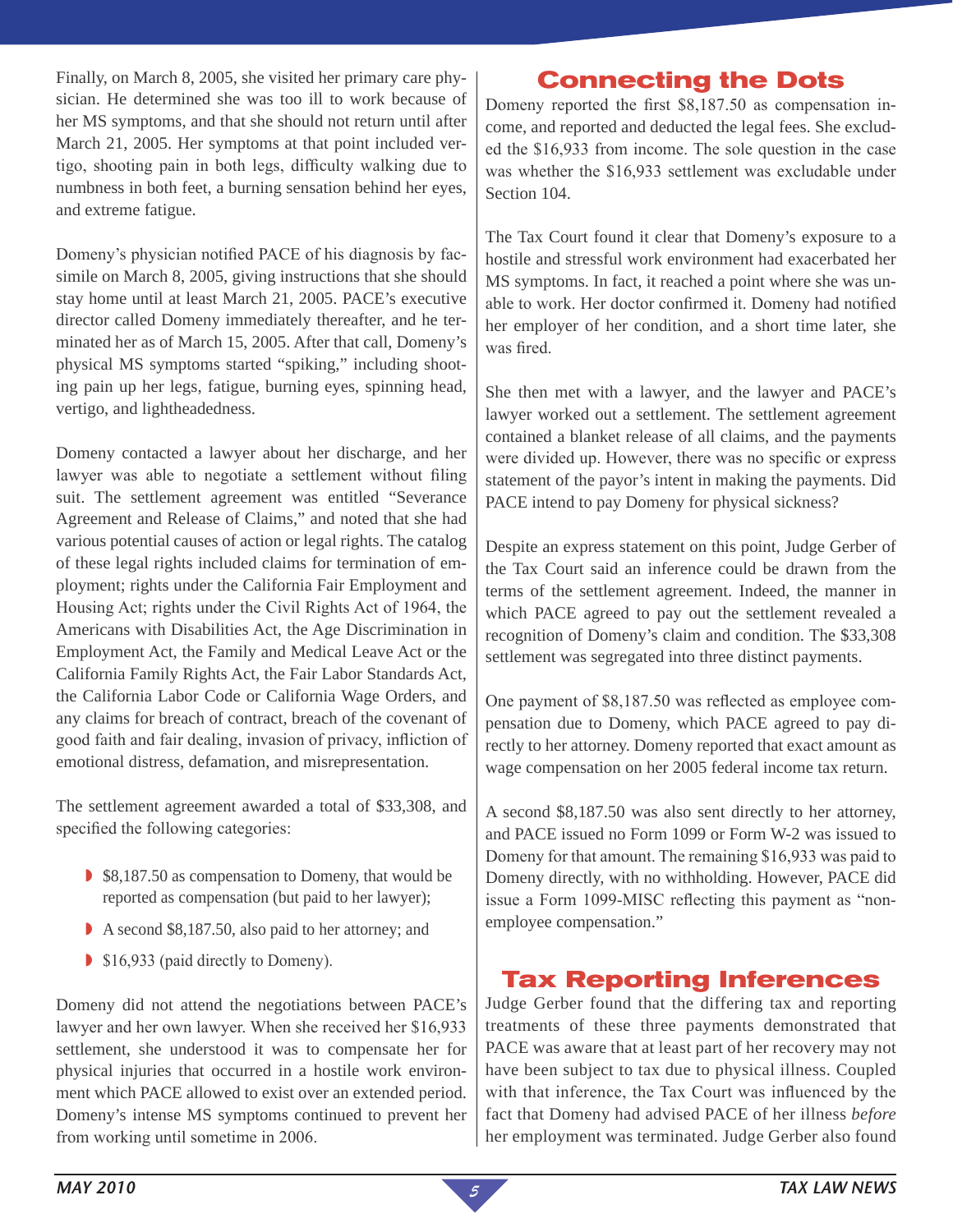it likely that her attorney represented her circumstances to PACE in the course of settlement negotiations.

In short, it appeared that PACE must have taken her physical sickness into account. Indeed, Domeny had made no other claim. To the Tax Court, that meant it was reasonable to believe that PACE intended to compensate Domeny for her acute physical illness caused by her hostile and stressful work environment. To the Tax Court, this taxpayer demonstrated that her work environment exacerbated her existing physical illness.

There's been much talk of causation in tax cases, and yet this case was about PACE making Domeny's health worse, not making it bad to begin with. Yet in a footnote, the court noted that: "it is of no consequence that Petitioner had the MS condition before the flare-up caused by her hostile work environment."11 Judge Gerber was satisfied that the *only* reason Domeny received the \$16,933 payment was to compensate her for her physical injuries as manifested in her physical illness.

This may be a mere question of semantics, but Judge Gerber appears to have concluded that the payment was for "physical illness" which is a physical injury within the meaning of Section  $104(a)(2)$ . Surely it is a very small step to conclude that, in fact, the taxpayer's payment was made on account of her physical sickness, which would be no less excludable under Section  $104(a)(2)$ .

# **More Cases**

It may be difficult for clients to see the forest for the trees. It is also difficult to examine one's own circumstances dispassionately. There are, after all, many other tax cases in which Section 104 has been examined in the context of employment claims. In some of these, there are some pretty significant physical events or physical consequences befalling plaintiffs.

Yet in most Section 104 cases, it is difficult for plaintiffs to convince the IRS or the Tax Court that they were paid on account of personal physical injuries or personal physical sickness. Take *Justin W. Hansen v. Commissioner.*12 Hansen was a mineworker who was assaulted by his supervisor.

Hansen's supervisor threw him to the ground and pushed his face into limestone powder. Later, the supervisor came to Hansen's home and assaulted him there too, bruising him

and producing a small cut on Hansen's foot. Hansen called the police, and filed a complaint with the Mine Safety and Health Administration. A few days later, Martin Marietta, which operated the mine, fired him.

Hansen went to a lawyer. When he received a settlement of \$120,000, you might think Hansen had a pretty good case that some (or all) of it should be excludable under Section 104. The settlement agreement allocated \$20,000 to back wages (on a Form W-2) and the other \$100,000 to "emotional distress and attorneys' fees." Hansen didn't report the \$100,000 and landed in Tax Court.

Despite having some pretty good physical facts, the Tax Court (Judge Chiechi) had an easy time concluding that this payment was for "emotional distress and legal fees" just as the settlement agreement said it was. The Tax Court even noted that Martin Marietta had issued a Form 1099-MISC for the \$100,000, further confirming (in the Tax Court's eyes) that the payor viewed the payment as taxable. (Judge Chiechi's observation on the Form 1099 stands in contrast to Judge Gerber's in *Domeny*.)

# **Physical Effects?**

In many tax cases involving Section 104, there is little or no physical injury, no assault and no bruising. It often looks as if a taxpayer who is claiming some kind of sickness is really just claiming emotional distress. Consider *Jon E. Hellesen v. Commissioner.*13 Mr. and Mrs. Hellesen were both State Farm employees and both were fired.

Both claimed they suffered extreme and severe emotional distress, including lack of concentration, loss of self-esteem, embarrassment, anxiety, humiliation, and stress. Mr. Hellesen also claimed physical problems as a result of his termination. They included escalations in chest pain and aching pain and loss of sensitivity on the right side of his forehead, increased blood pressure, weight loss, upset stomach, irregular bowel movement, headaches, and emotional instability. He had one appointment each with two different physicians, but did not provide a diagnosis or even proof of medical expense.

Judge Vasquez of the Tax Court methodically reviewed the catalog of events and conditions, and clearly did not think too much was going on that was too serious. Yet Judge Vasquez seems to hang his hat primarily on the settlement agreement itself, noting that the settlement agreement did not allocate any portion of the amount among these claims. Furthermore, Judge Vasquez noted, physical injuries or sickness were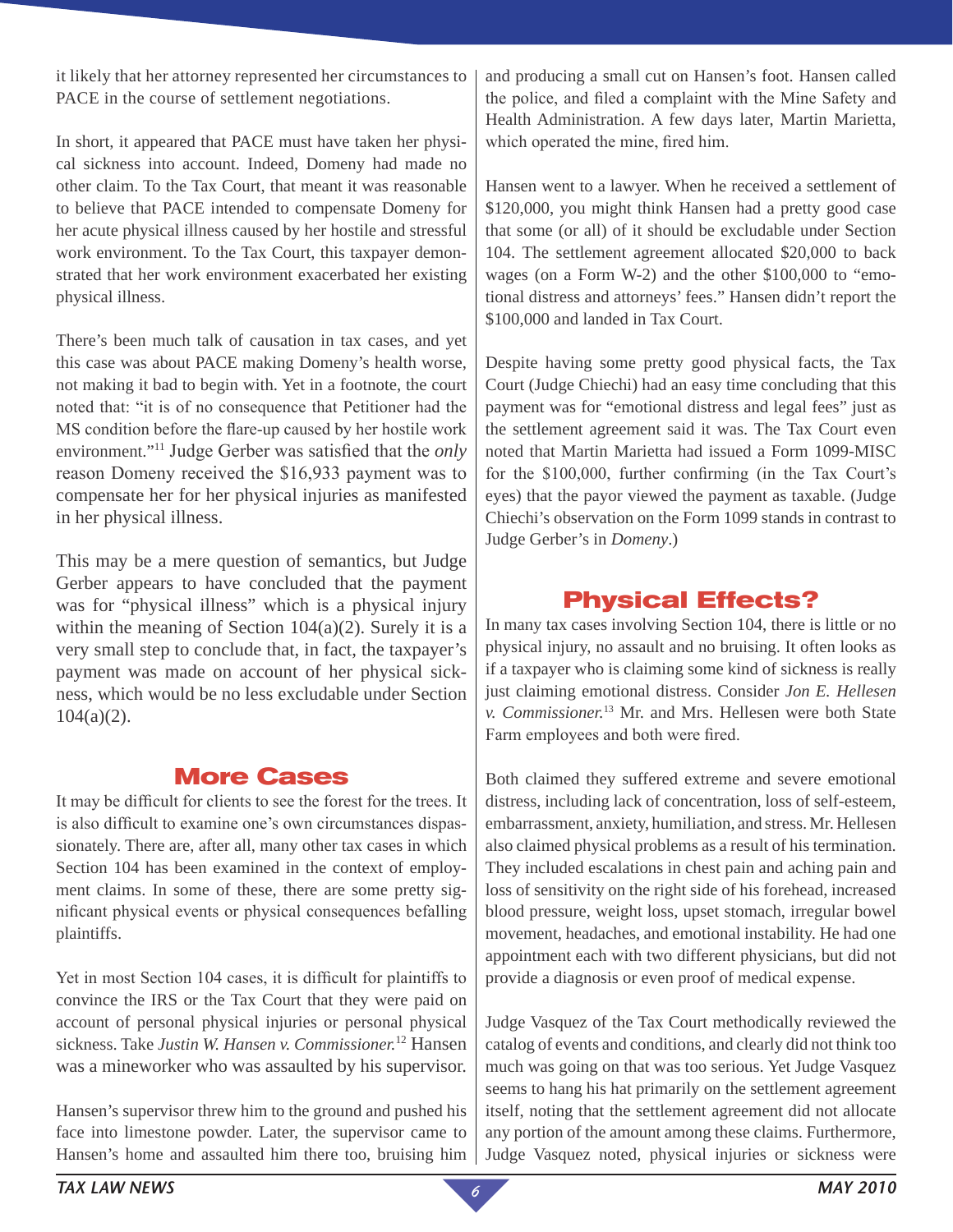not even alleged in the complaint. Not surprisingly, the Tax Court found Section 104 inapplicable.

In *Marion J. Wells*, 14 the court considered the aftermath of an employment dispute over alleged gender discrimination. The taxpayer claimed that the discrimination led to her depression. However, the settlement agreement had ascribed the payment to "emotional distress due to depression." The settlement agreement specified that a Form 1099 would be issued, and it was. The Tax Court (Chief Special Trial Judge Panuthos) had an easy time concluding (on the government's motion for summary judgment) that there was no material issue of fact, and that this payment simply was not excludable.

In *Emblez Longoria v. Commissioner*, 15a New Jersey State trooper claimed racial discrimination and physical injuries. Longoria faced several physical incidents, including being forced to inhale noxious chemical agents during a training

exercise that he said caused burning in his lungs. He was also singled out for extra laps of the swimming pool which he claimed sickened him.

More seriously, Longoria's requests for backup to help with a suspect were ignored. As a result, he injured his back when a suspect resisted arrest. Finally, at one point, other troopers piled gear in his locker. Longoria claimed he was injured when he opened the locker, dislodging its contents.

What about Longoria's settlement agreement? It was woefully plain, releasing everything but providing no tax allocation. He was paid a lump sum of \$156,667 and received a Form 1099. Trying to exclude the payment, he landed in Tax Court.

The Tax Court opinion is well-reasoned and thorough, and seems to reflect some misgivings. Judge Gustafson notes that Longoria clearly experienced various physical incidents. He even had some physical injuries. The problem was that none of these injuries was alleged in his complaint.

The court simply found that it could not agree that the State of New Jersey had agreed to settle *because* of any of these physical claims. Given that Longoria had the burden to prove what damages were paid on account of physical injuries or physical sickness, the court felt compelled to treat the entire amount as taxable.

### **Cause and Effect**

The Tax Court's Judge Gerber (who decided the *Domeny* case) came out differently in *Paul J. and Allen C. Prinster v. Commissioner.16* Paul Prinster was fired and suffered mental distress. He claimed that his hypertension, hyperlipidemia, and other ailments were caused by his mental distress. He received a \$76,500 settlement and despite receiving a Form 1099, claimed it was not income.

Judge Gerber found that Prinster did not sufficiently show that his ailments resulted from his termination. In fact, Judge Gerber commented that the record showed he had *already* been suffering from hyperlipidemia, and that any



other symptoms could have been the product of his diet and lifestyle. He simply failed to carry his burden of proof. The settlement was therefore taxable.

*Prinster* is a nice contrast with *Domeny*. Judge Gerber discerns the former to be an employment dispute, not unlike the kinds of disputes that often produce emotional distress and even physical ailments. But there was a fundamental lack of follow through, from complaint to diagnosis.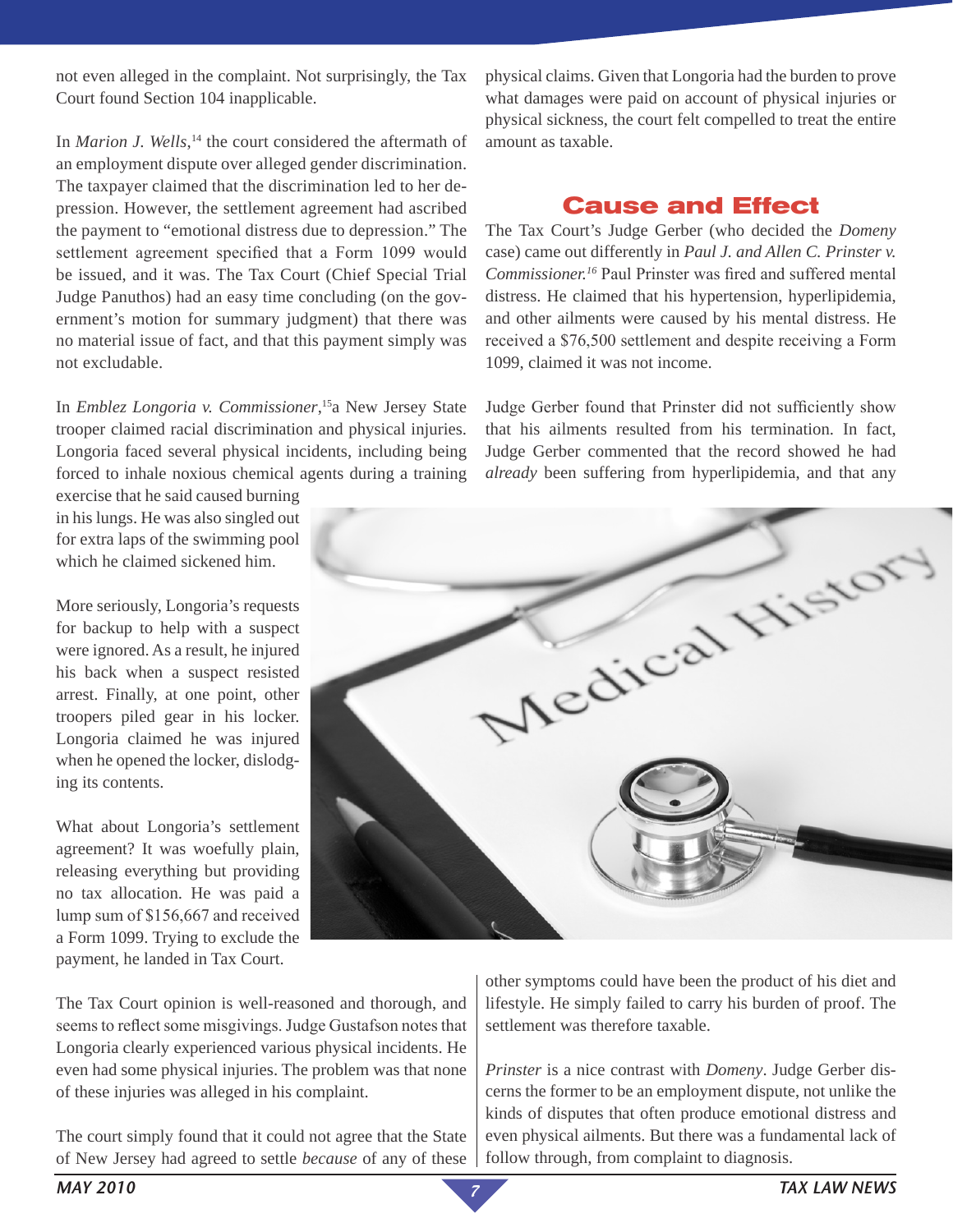In contrast, *Domeny* involved patently serious illness and demonstrable causation. True, PACE did not *cause* the MS, but it clearly exacerbated it. PACE's actions clearly caused the uptick in Domeny's symptoms. Moreover, they were not symptoms of emotional distress; they were symptoms of physical illness that were substantial enough to constitute a physical injury.

It was Judge Goeke who reached the "no exclusion" holding in *Hartford and Josephine Shelton v. Commissioner.17* Shelton had been employed by Dial Corp. and suffered sexual harassment. As a result of the harassment, she developed severe emotional problems and sought medical help.

She took anti-depressants and other medication. She filed a claim with the EEOC, and eventually signed a release under which she received \$123,500. She was issued a Form 1099 for the entire amount, but claimed it was all excludable under Section 104.

Judge Goeke had an easy time with this one. He concluded that although Shelton may have suffered physical injury as a result of her sexual harassment, her settlement payment was not excludable. (Interestingly, Judge Goeke refers to it as physical injury, not physical sickness.) The settlement agreement itself said that the money was for emotional pain, suffering, inconvenience, and mental anguish. Physical injury was not mentioned.

# **Is it Soup Yet?**

We all like bright lines. For this reason, the "observable bodily harm" standard developed by the IRS in the wake of the 1996 statutory change is understandable. It may even be a convenient line. Yet it has not worked very well, and it is unjust.

Anyone wanting to argue the administrative efficiency of the bright line "observable bodily harm" standard may want to review the Tax Court's collected cases over the last few years.18 For that matter, you could even look at the court's current docket. As the Taxpayer Advocate has pointed out, there are a huge number of these Section 104 cases. That can't be efficient. The Tax Court judges have to deal with these cases. They are very repetitive, seem to put the court in a no-win position, and must be frustrating to handle.

Yet most Americans have an excuse for continuing to litigate the murky scope of the exclusion provided by Section 104.

Perhaps dedicated tax professionals may be chargeable with the knowledge that the Service expects observable bodily harm for an exclusion. However, most people still don't know this. It is not even easy to articulate what is and isn't excludable, even if you read all that the Service and the Tax Court issues.

On that topic, the Service hasn't exactly done a great job with its regulations. The Section 104 regulations were unchanged from 1970 (long before the 1996 statutory change) to 2009. Finally in 2009, proposed regulations were issued.<sup>19</sup> Yet even after this hiatus of 13 years after the 1996 sea change, the 2009 regulatory iteration failed to include *any* information about what *physical* means, about what physical *sickness* means, or about the causal link that needs to be shown. That is a shame.

Of course, the Service has issued many private letter rulings. One of the most notable is the bruise ruling, Letter Ruling  $200041002<sup>20</sup>$  There, the Service lays down its (arguably) sensible approach to bifurcating damages in a serious sexual assault and harassment case arising in the employment context. Yet neither that ruling nor any since has discussed the tougher case, where physical sickness is arguably caused by or exacerbated by the defendant. (The *Domeny* case is clearly correct, and I hope the IRS embraces it.)

I say "arguably" in the preceding paragraph because in most litigation there is a settlement, not a judgment. Rarely is there a judicial finding that the defendant *actually caused* the harm. It may be quite clear that the plaintiff *says* so and that the defendant denies it. Yet if most cases settle (which they do), it follows that in most cases there is no definitive causal finding of who did what to whom.

The settlement agreement (even one that is properly specific as to the nature of the payment and its character for tax purposes), will usually be clear that the defendant is not admitting anything. One can read the situation as involving a defendant willing to pay something for fear that it *will* be found to have caused it. That ought to be all the causation one needs.

The Service has (appropriately) presumed observable bodily harm in some circumstances, but that alone does not fix the problem. Indeed, as laudable as the Service was in Chief Counsel Advice 200809001<sup>21</sup> (presuming observable bodily harm in a sex abuse case at least on particular facts), it doesn't say anything about physical sickness.